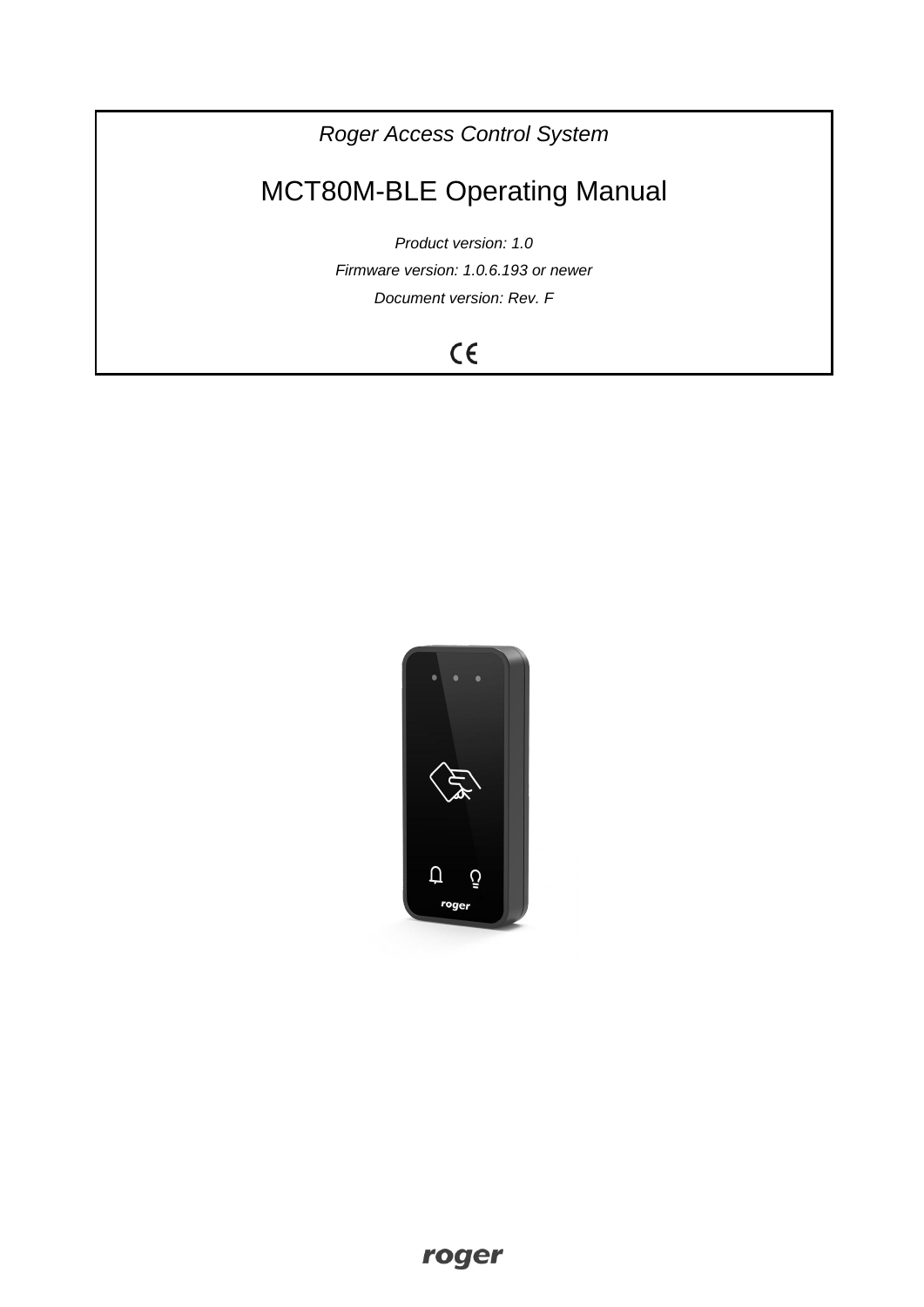# **1. DESIGN AND APPLICATION**

The MCT80M-BLE is an access terminal dedicated to RACS 5 system. The device enables identification of users by 13.56 MHz MIFARE® Ultralight/Classic/DESFire/PLUS proximity cards and by mobile devices equipped with NFC (Near Field Communication) or BLE (Bluetooth Low Energy) technology.

MCT80M-BLE is connected to access controller through RS485 interface. Terminal can be installed in outdoor locations without any additional protection measures. Due to its relatively small size, the device can be also used as a locker/cabinet reader.

#### **Characteristics**

- RACS 5 system access terminal
- 13.56 MHz MIFARE Ultralight/Classic/DESFire/Plus proximity cards
- NFC and BLE mobile device identification
- 3 LED indicators
- Buzzer
- 2 function keys
- RS485 interface
- Tamper protection
- Outdoor environment
- Connection cable

### **Power supply**

The terminal requires power supply voltage in range of 11-15VDC. It can be supplied from MCX2D/MCX4D expander of MC16-PAC-KIT, from MC16 access controller (e.g. TML output) or from dedicated power supply unit. The supply wire diameter must be selected in such way that the voltage drop between supply output and the device would be lower than 1V. The proper wire diameter is especially critical when device is located in long distance from the supply source. In such a case the use of dedicated power supply unit located close to the device should be considered. When separate power supply unit is used then its minus should be connected to controller's GND by means of signal wire with any diameter. It is recommended to use UTP cable for connection of device to controller. The table below shows maximal UTP cable lengths in relation to the number of wires used for power supply.

| Table 1. Power supply cabling             |                                      |  |
|-------------------------------------------|--------------------------------------|--|
| Number of UTP wire pairs for power supply | Maximal length of power supply cable |  |
|                                           | 150 <sub>m</sub>                     |  |
| 2                                         | 300 <sub>m</sub>                     |  |
| 3                                         | 450 <sub>m</sub>                     |  |
|                                           | 600m                                 |  |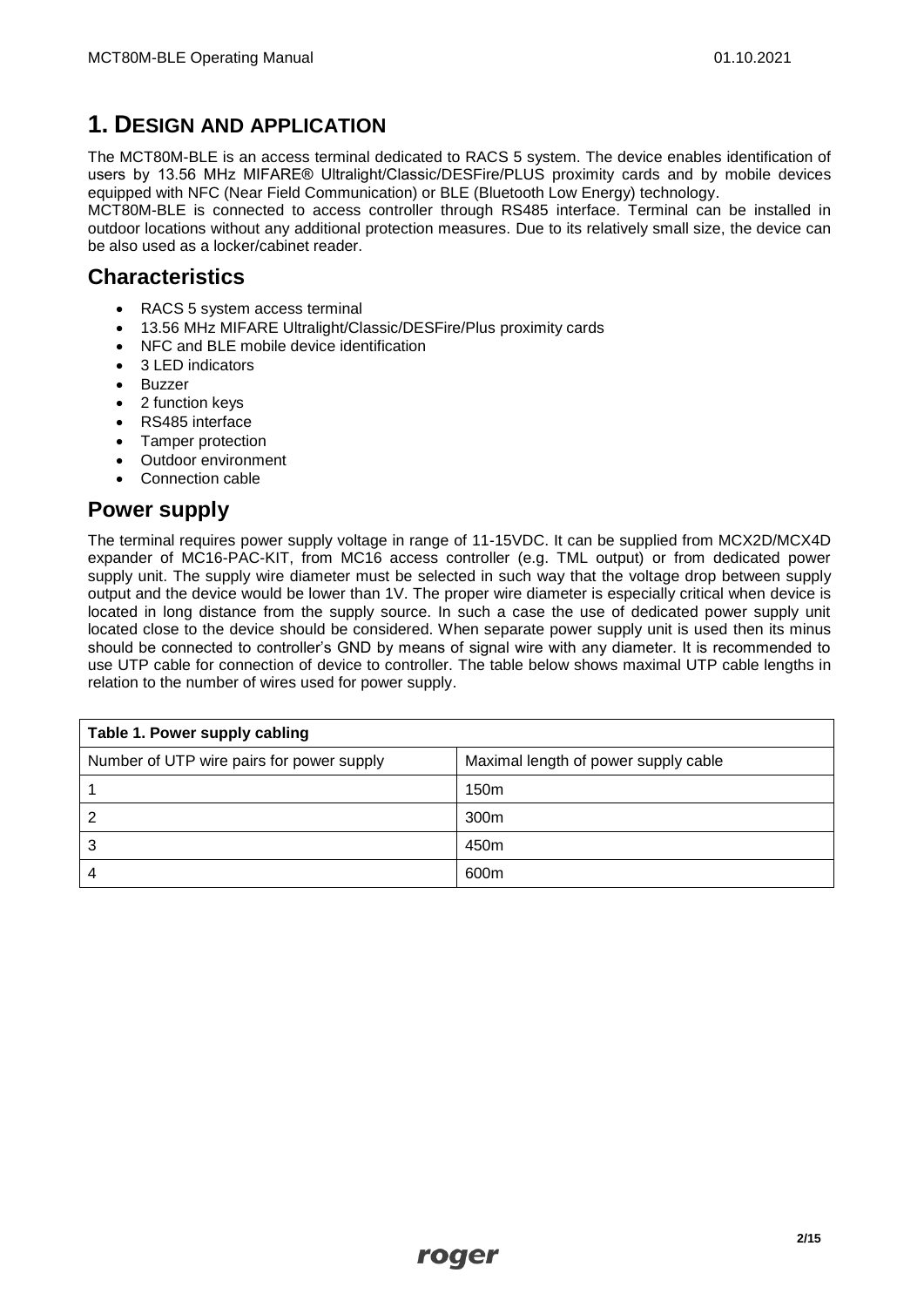

Fig. 1 MCT supply from MC16 access controller



Fig. 2 MCT supply from dedicated power supply unit

# **RS485 bus**

The communication method with MC16 access controller is provided with RS485 bus which can encompass up to 16 devices of RACS 5 system, each with unique address in range of 100-115. The bus topology can be freely arranged as star, tree or any combination of them except for loop. The matching resistors (terminators) connected at the ends of transmitting lines are not required. In most cases communication works with any cable type (standard telephone cable, shielded or unshielded twisted pair etc.) but the recommended cable is unshielded twisted pair (U/UTP cat.5). Shielded cables should be limited to installations subject to strong electromagnetic interferences. The RS485 communication standard used in the RACS 5 system guarantees proper communication in a distance of up to 1200 meters as well as high resistance to interferences.

Note: Do not use more than single pair in UTP cable for RS485 communication bus.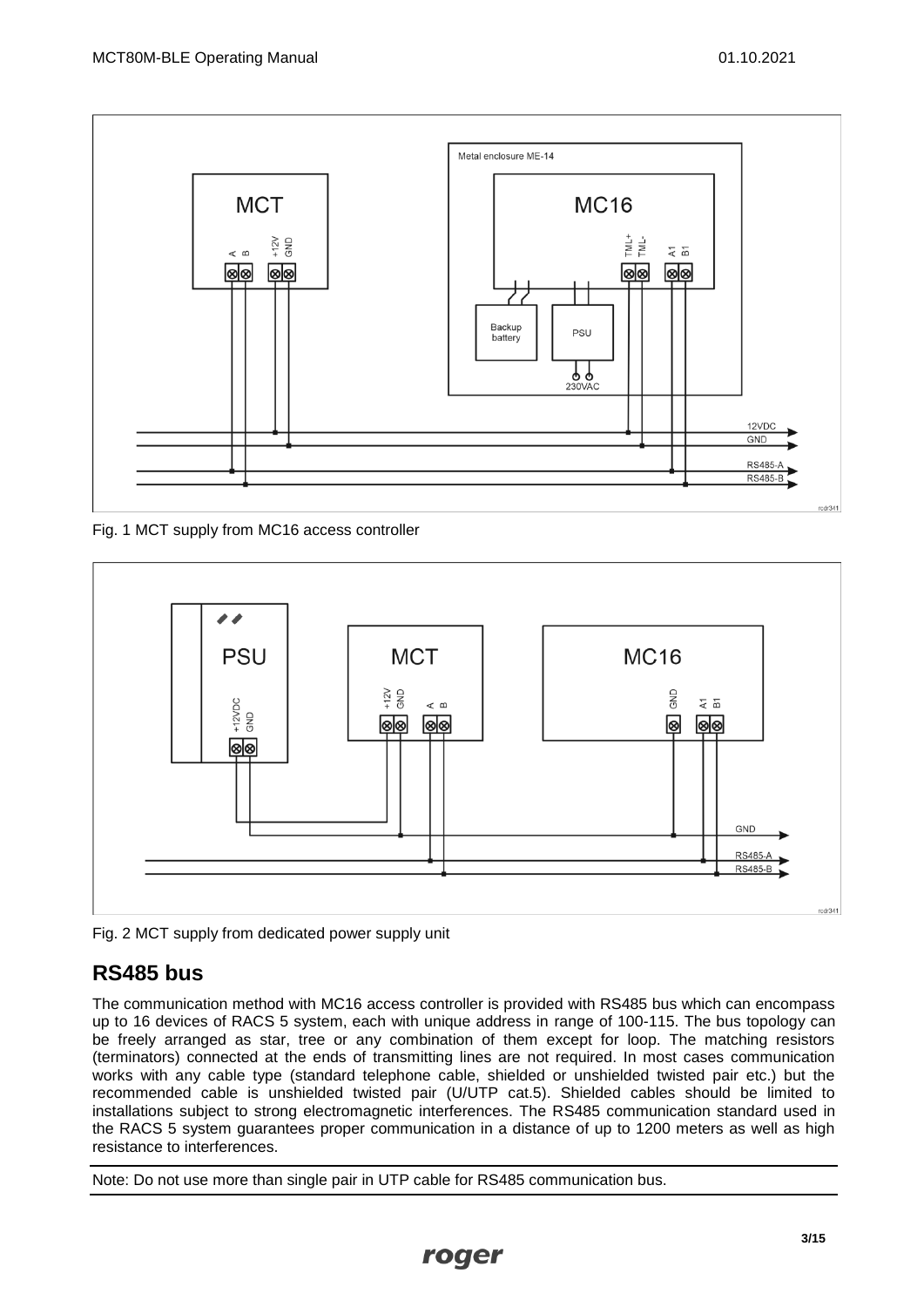# **Function keys**

The terminal is equipped with two touch function keys  $\Omega$  and  $\Omega$ . Various functions can be assigned to these keys within high level configuration (VISO) e.g. door bell, Set T&A Mode, Register Guard Tour Event, Set Automation Node On, etc. Within low level configuration (VISO v2 or RogerVDM) of the terminal it is possible configure if the terminal distinguishes short and long key pressings. Consequently each types of key press can be assigned with different function.



Fig. 3 LED indicators and function keys

# **LED indicators**

The terminal is equipped with three LED indicators which are used to signal integral functions and they can be additionally programmed with other available functions within high level configuration (VISO).

| <b>Table 2. LED indicators</b> |           |                                                                                                                                              |
|--------------------------------|-----------|----------------------------------------------------------------------------------------------------------------------------------------------|
| Indicator                      | Colour    | Integral functions                                                                                                                           |
| <b>LED STATUS</b>              | Red/green | Default indicator colour is red. If the terminal is assigned to Alarm<br>Zone then the LED indicates zone arming (red) or disarming (green). |
| <b>LED OPEN</b>                | Green     | LED indicates access granting.                                                                                                               |
| LED SYSTEM                     | Orange    | LED indicates card reading and can signal other system functions<br>including device malfunction.                                            |

Note: Synchronic pulsing of LED indicators signifies lost communication with MC16 controller.

#### **Buzzer**

The terminal is equipped with buzzer which is used to signal integral functions and it can be additionally programmed with other available functions within high level configuration (VISO).

#### **Tamper detector**

Built-in tamper (sabotage) detector enables detection of unauthorized opening of device's enclosure as well as detachment of the enclosure from wall. The detector is internally connected to the terminal's input. It does not require low level configuration (RogerVDM) or any additional installation arrangements but it is essential to mount front panel in such way as the tamper detector (fig. 5) would firmly press the back panel. The detector requires high level configuration which consists in assignment of the function *[133] Tamper Toggle o*n the level of a *Main Board* of a controller in VISO software navigation tree.

roger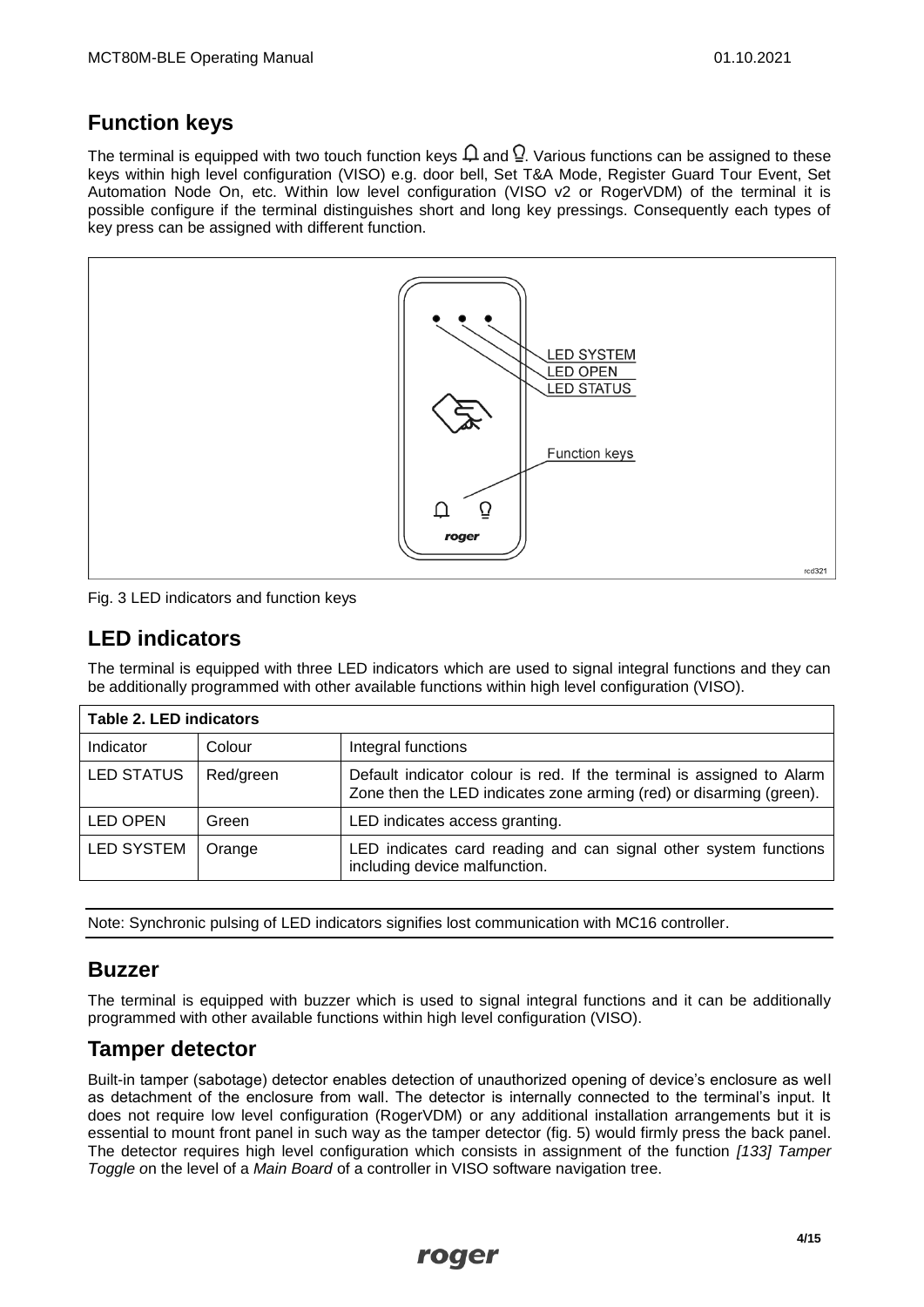### **Identification**

Following user identification methods are offered by the terminal:

- MIFARE Ultralight/Classic/Plus/DESFire proximity cards.
- Mobile devices (NFC and BLE)

#### **MIFARE cards**

By default the terminal reads serial numbers (CSN) of MIFARE cards but it is possible to program cards with own numbers (PCN) in selected and encrypted sectors of card memory. The use of PCN prevents card cloning and consequently it significantly increases security in the system. More information on MIFARE card programming is given in AN024 application note which is available at [www.roger.pl.](http://www.roger.pl/)

The technical characteristics of the device are guaranteed for RFID cards supplied by Roger. Cards from other sources may be used, but they are not covered by the manufactures warranty. Before deciding to use specific Roger products with third-party contactless cards, it is recommended to conduct tests that will confirm satisfactory operation with the specific Roger device and software in which it operates.

#### **Mobile devices (NFC and BLE)**

The terminal MCT80M-BLE enables user identification with mobile device (Android, iOS) using NFC or Bluetooth (BLE) communication. Prior to use of BLE/NFC identification on the terminal, within its low level configuration (see section 4) configure own *NFC/BLE authentication factor encryption key* and *NFC/BLE communication encryption key* while in case of Bluetooth additionally verify if the parameter *BLE activated* is enabled. Install Roger Mobile Key (RMK) app on mobile device and configure the same parameters as in the terminal. Create key (authentication factor) in RMK defining its type and number, then create the same authentication factor in VISO software (fig. 4) and assign it to the user with adequate Authorisation(s) at the terminal. When user wants to identify at the terminal using mobile device then key (authentication factor) can be selected from the screen or with gesture.

| <b>Add Authentication Factor</b><br>囝 |                                  |  |   |
|---------------------------------------|----------------------------------|--|---|
| <b>General</b>                        |                                  |  |   |
| Name:                                 | Authentication Factor 5          |  |   |
| Status:                               | Active                           |  |   |
| Type:                                 | 40 bit proximity card            |  | ٠ |
| <b>Factor Value</b>                   | Name                             |  |   |
|                                       | 64 bit proximity card            |  |   |
| Value (DEC):                          | Fingerprint                      |  |   |
| Value (HEX):                          | Vehicle registration plate (LPR) |  |   |
|                                       | <b>NFC</b>                       |  |   |
|                                       | <b>BLE</b>                       |  |   |
|                                       | <b>SMS</b>                       |  |   |
|                                       | <b>CLIP</b>                      |  |   |
|                                       | ×                                |  |   |

Fig. 4 Authentication factor type in VISO software

# **2. INSTALLATION**

| Table 3. Wires |              |                    |
|----------------|--------------|--------------------|
| Name           | Wire colour  | Description        |
| 12V            | Red          | 12VDC power supply |
| <b>GND</b>     | <b>Black</b> | Ground             |
| A              | Yellow       | RS485 bus, line A  |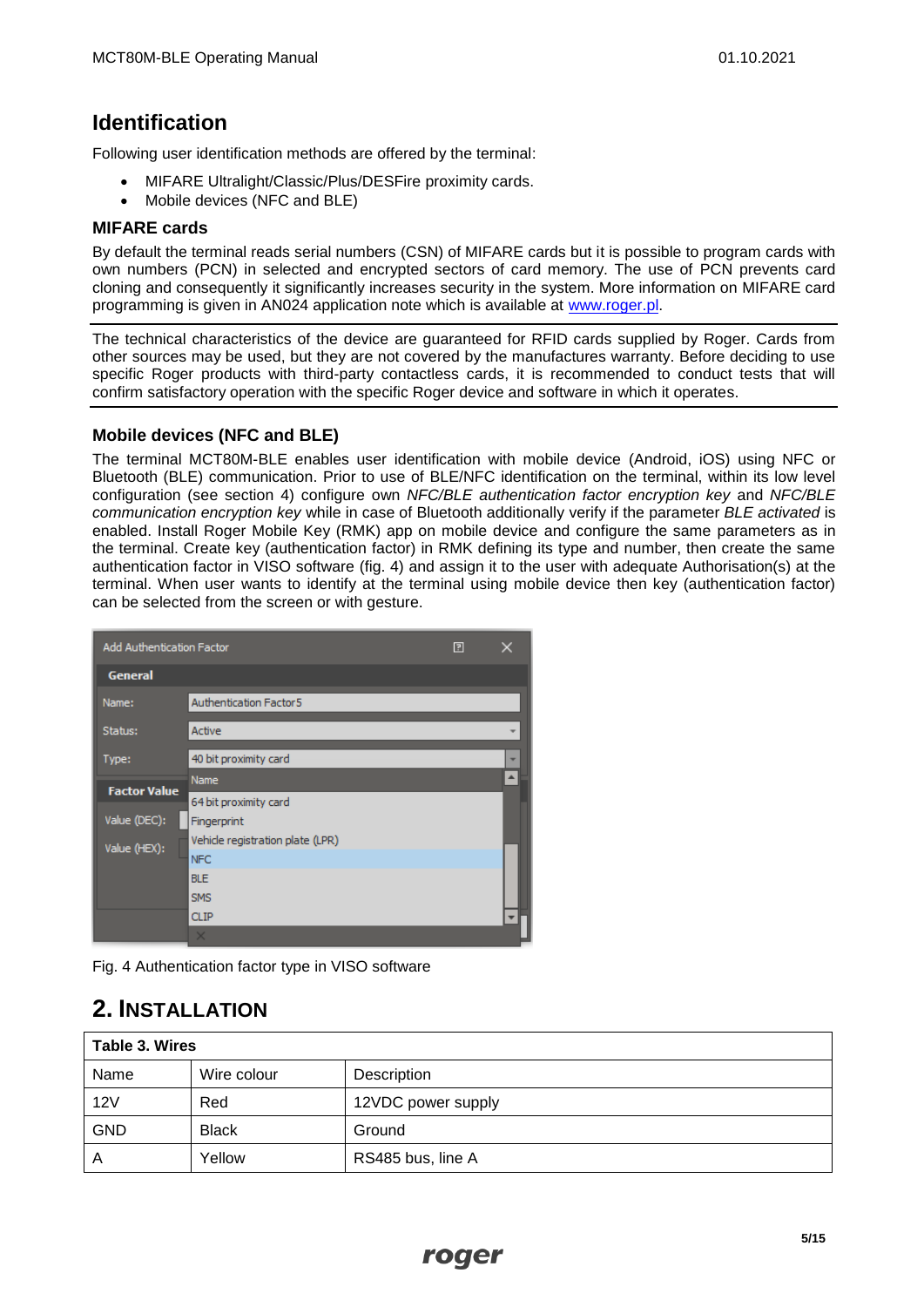```
B Green | RS485 bus, line B
                                              \bigcap_{i=1}^{n} MEM
                                                      \boxed{\bigcirc}Tamper<br>detector
                                                                                                          rod321
```
Fig. 5 Programming jumpers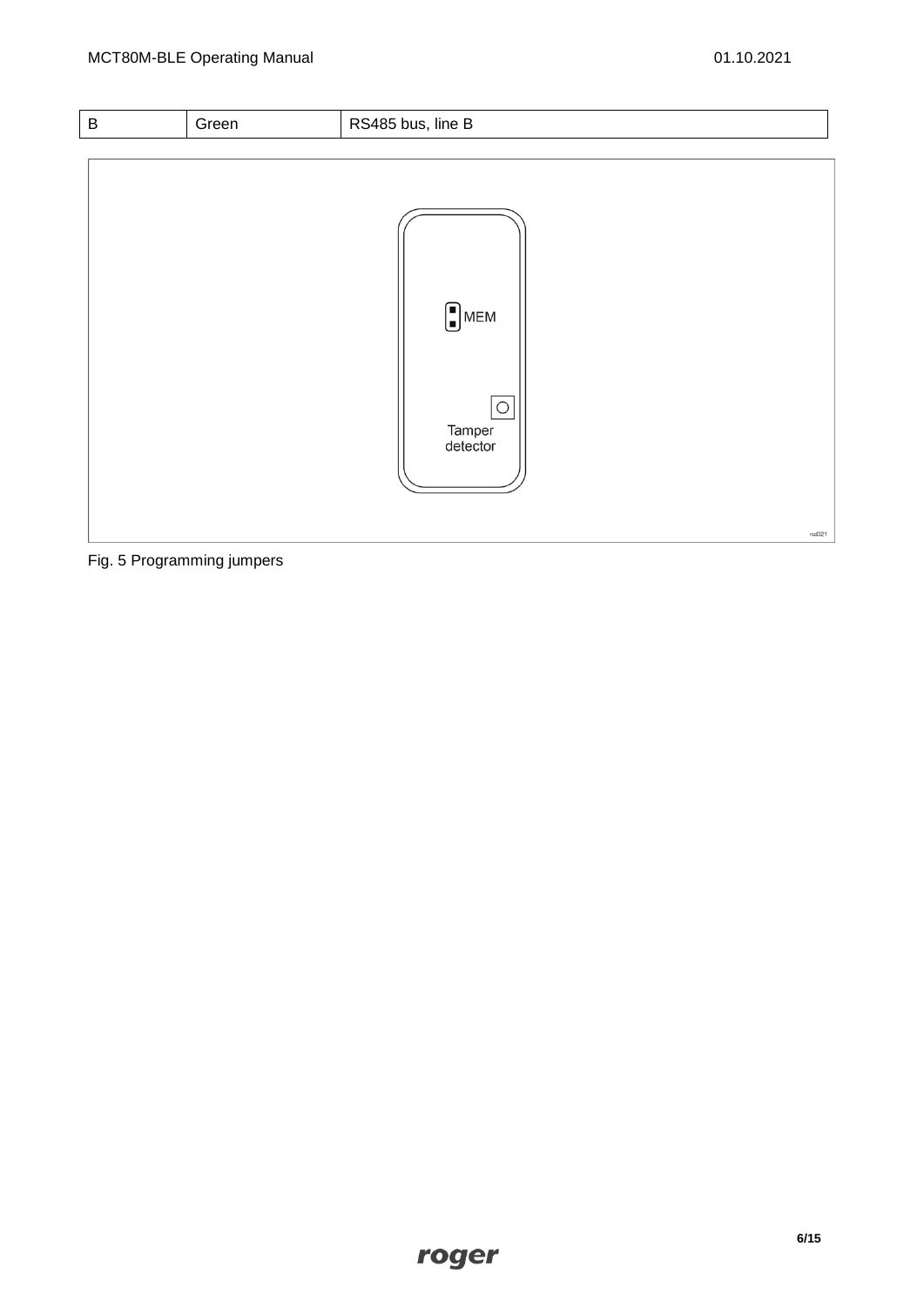

Fig. 6 MCT80M-BLE installation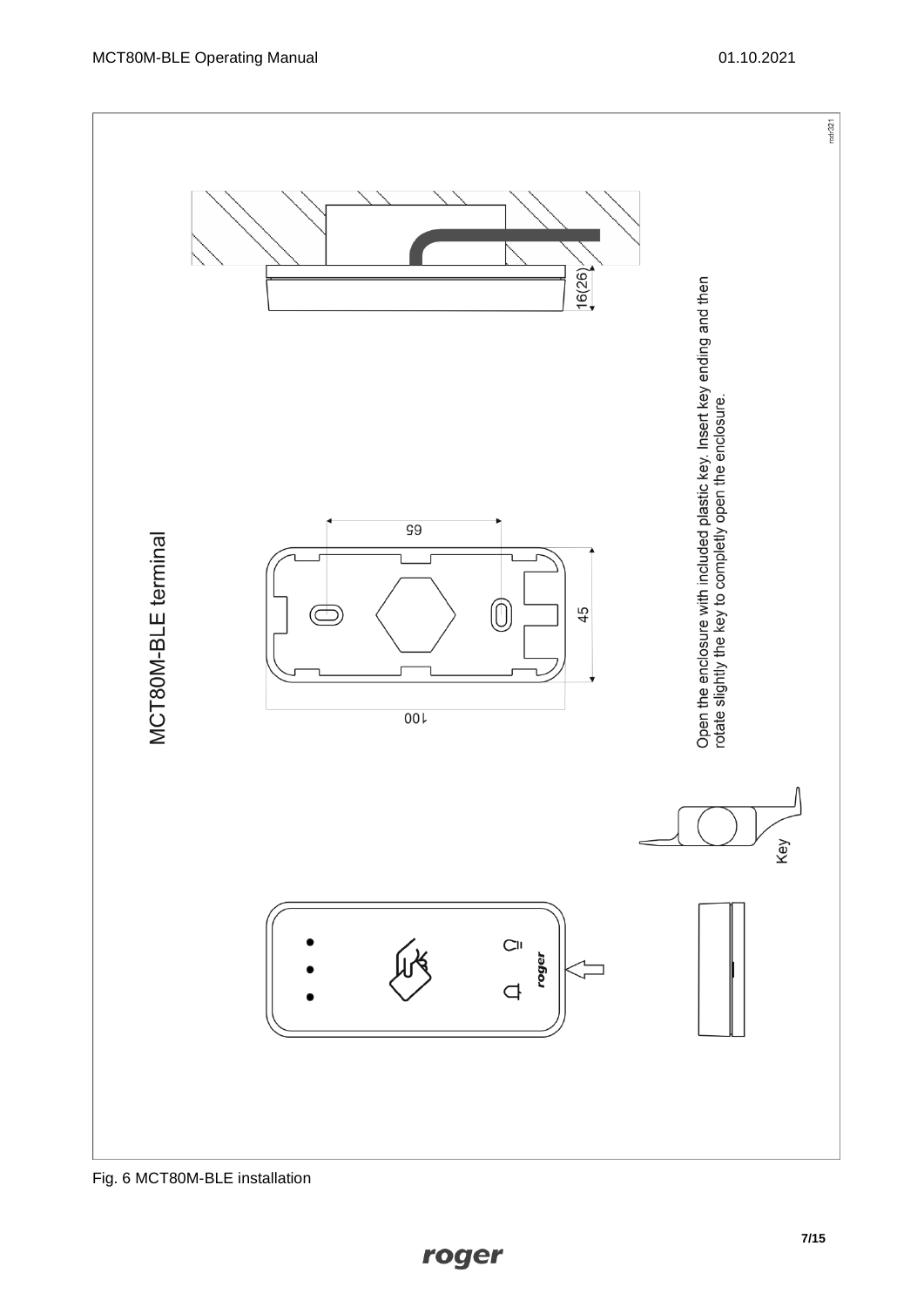Note: MCT80M-BLE enclosure consists of front panel and back panel. New device is assembled with a standard back panel, but additional free of charge, extended back panel is included. This panel can be used when connection cable has to be hidden and no flush mounting box is available.

# **Installation guidelines**

- The terminal should be mounted on a vertical structure (wall) away from sources of heat and moisture.
- Front panel should be attached in such way as the tamper detector (fig. 5) would firmly press the back panel.
- All electrical connections should be done with disconnected power supply.
- If the terminal and controller are not supplied from the same PSU then GND terminals of both devices must be connected with any wire.
- Device can be cleaned by means of wet cloth and mild detergent without abrasive components. In particular do not clean with alcohols, solvents, petrol, disinfectants, acids, rust removers, etc. Damages resulting from improper maintenance and usage are not covered by manufacturer warranty.

# **3. OPERATION SCENARIOS**

The terminal when connected to MC16 access controller can be at the same time used for access control, Time&Attendance and to control external devices with function keys. The example of connection diagram for such scenario is shown in fig. 7 where the terminal's power supply line and RS485 bus are connected directly to the controller. The terminal can also operate with MC16 controller using MCX2D/MCX4D expanders as in case of M16-PAC-x-KIT series.



Fig. 7 Typical connection diagram for the terminal and MC16 access controller

# **4. CONFIGURATION**

The purpose of low level configuration is to prepare device for operation in RACS 5 system. In case of RACS 5 v1 system the address of device must be configured by means of RogerVDM software or by manual addressing before connection to MC16 controller. While in RACS v2 system, low level configuration and addressing can be done with VISO v2 software during final configuration of the system. Therefore in

#### roger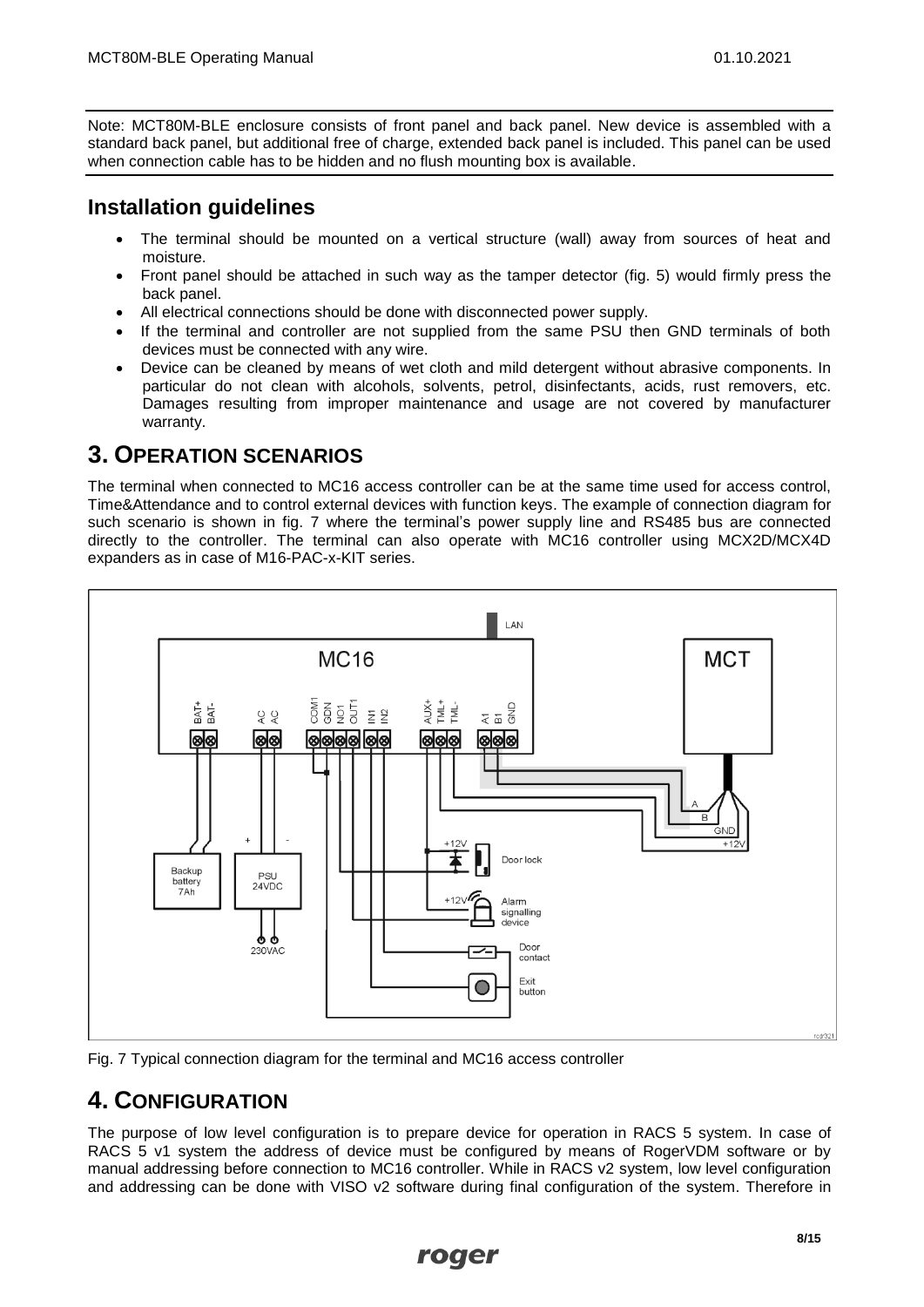RACS 5 v2 system the configuration from RogerVDM software and manual addressing are optional and during installation it is only necessary to properly connect the device to MC16 access controller.

# **Low level configuration (VISO v2)**

In RACS 5 v2 system the reader can be installed at site without previous configuration. According to AN006 application note, its address and other settings can be configured from VISO v2 management software and during such configuration the access to its service contacts (fig. 5) is not required.

# **Low level configuration (RogerVDM)**

Programming procedure with RogerVDM software (firmware x.1.30.266 or newer):

- 1. Connect the device to RUD-1 interface (fig. 8) and connect the RUD-1 to computer's USB port.
- 2. Remove jumper from MEM contacts (fig. 5) if it is placed there.
- 3. Restart the device (switch power supply off and on) and orange LED SYSTEM will pulsate. Then within 5 seconds place jumper on MEM contacts.
- 4. Start RogerVDM program, select *MCT* device, firmware version, *RS485* communication channel and serial port with RUD-1 interface.
- 5. Click *Connect,* the program will establish connection and will automatically display *Configuration* tab.
- 6. Enter unoccupied RS485 address in range of 100-115 and other settings according to requirements of specific installation.
- 7. Click *Send to Device* to update the configuration of device.
- 8. Optionally make a backup by clicking *Send to File…* and saving settings to file on disk.
- 9. Disconnect from RUD-1 interface and leave jumper on MEM contacts to enable further configuration of device from VISO v2 software or remove jumper from MEM contacts to block such remote configuration.

Programming procedure with RogerVDM software (firmware older than x.1.30.266):

- 1. Connect the reader to RUD-1 interface (fig. 8) and connect the RUD-1 to computer's USB port.
- 2. Place jumper on MEM contacts (fig. 5).
- 3. Restart the reader (switch power supply off and on) and orange LED SYSTEM will pulsate.
- 4. Start RogerVDM program, select *MCT* device, firmware version, *RS485* communication channel and serial port with RUD-1 interface.
- 5. Click *Connect,* the program will establish connection and will automatically display *Configuration* tab.
- 6. Enter unoccupied RS485 address in range of 100-115 and other settings according to requirements of specific installation.
- 7. Click *Send to Device* to update the configuration of device.
- 8. Optionally make a backup by clicking *Send to File…* and saving settings to file on disk.
- 9. Remove jumper from MEM contacts and disconnect device from RUD-1 interface.



Fig. 8 Connection to RUD-1 interface.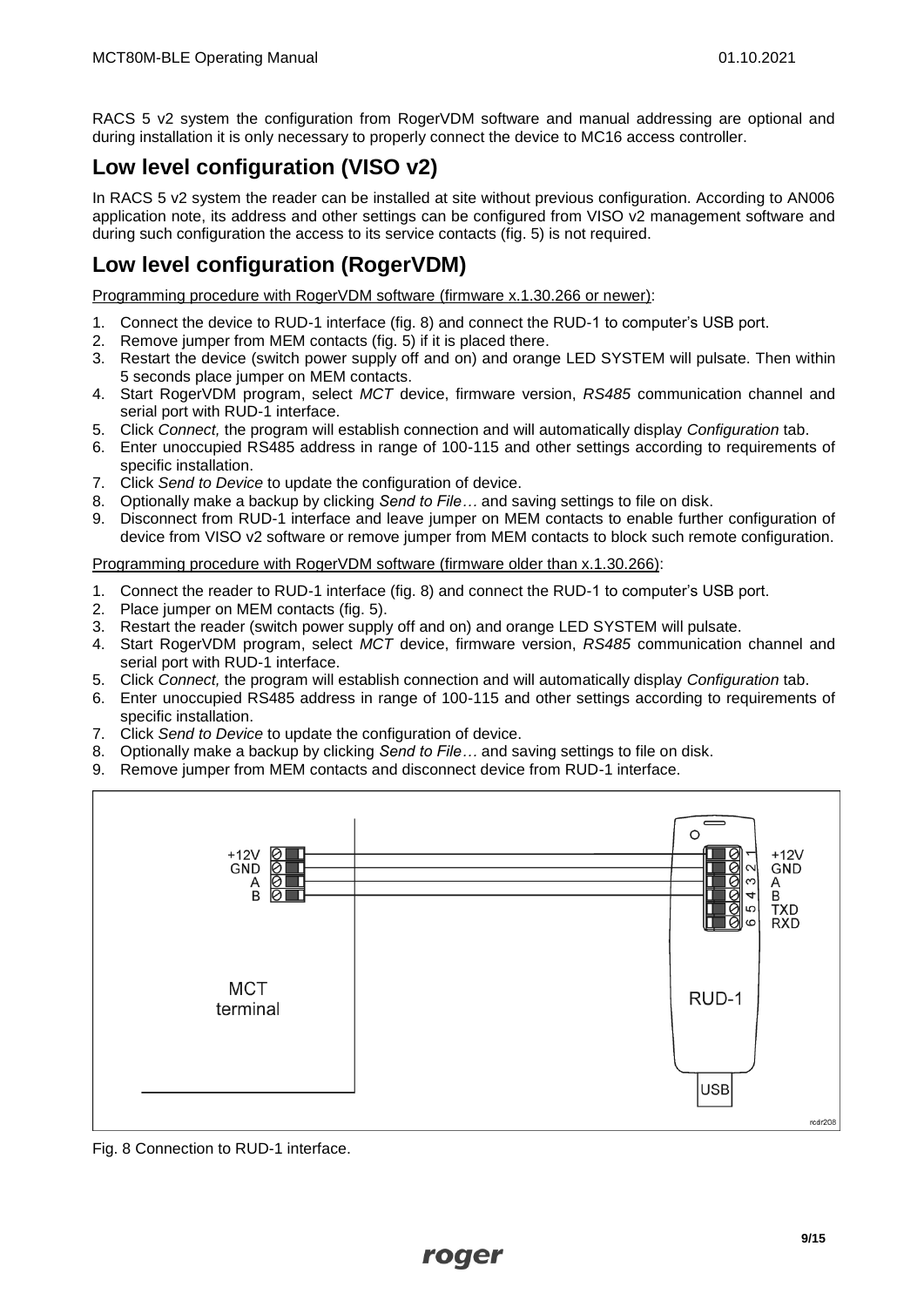Note: Do not read any cards when the device is configured with RogerVDM.

| Table 4. List of low level parameters           |                                                                                                                                                                                                                                                                                                                                                                                                                          |  |
|-------------------------------------------------|--------------------------------------------------------------------------------------------------------------------------------------------------------------------------------------------------------------------------------------------------------------------------------------------------------------------------------------------------------------------------------------------------------------------------|--|
| <b>Communication settings</b>                   |                                                                                                                                                                                                                                                                                                                                                                                                                          |  |
| RS485 address                                   | Parameter defines device address on RS485 bus. Range: 100-115.<br>Default value: 100.                                                                                                                                                                                                                                                                                                                                    |  |
| RS485 communication timeout [s]                 | Parameter defines delay after which device will signal<br>lost<br>communication with controller. When set to 0 then signaling is<br>disabled. Range: 0-64s. Default value: 20s.                                                                                                                                                                                                                                          |  |
| RS485 encryption                                | Parameter enables encryption at RS485 bus. Range: [0]: No, [1]: Yes.<br>Default value: [0]: No.                                                                                                                                                                                                                                                                                                                          |  |
| RS485 encryption key                            | Parameter defines key for encryption of communication at RS485 bus.<br>Range: 4-16 ASCII characters.                                                                                                                                                                                                                                                                                                                     |  |
| NFC/BLE authentication factor<br>encryption key | Parameter defines encryption key for NFC/BLE key (authentication<br>factor). Range: 4-16 ASCII characters.                                                                                                                                                                                                                                                                                                               |  |
| NFC/BLE<br>communication<br>encryption key      | Parameter defines key for encryption of NFC/BLE communication.<br>Range: 4-16 ASCII characters.                                                                                                                                                                                                                                                                                                                          |  |
| <b>BLE</b> authentication factor class          | Parameter defines acceptable type of keys (authentication factors)<br>created in Roger Mobile Key app for Bluetooth (BLE) communication.<br>UCE means lower security and quicker identification while REK means<br>higher security and slower identification. It is necessary to apply<br>classes in RMK which are acceptable for terminal. Range: [1]: REK,<br>[2]: UCE, [3]: UCE + REK. Default value: [3]: UCE + REK. |  |
| NFC authentication factor class                 | Parameter defines acceptable type of keys (authentication factors)<br>created in Roger Mobile Key app for NFC communication. UCE means<br>lower security and quicker identification while REK means higher<br>security and slower identification. It is necessary to apply classes in<br>RMK which are acceptable for terminal. Range: [1]: REK, [2]: UCE, [3]:<br>UCE + REK. Default value: [2]: UCE.                   |  |
| <b>Optical signalisation</b>                    |                                                                                                                                                                                                                                                                                                                                                                                                                          |  |
| LED SYSTEM pulsing when card<br>near reader     | Parameter enables LED SYSTEM (orange) pulsing when card is close<br>to the device. Range: [0]: No, [1]: Yes. Default value: [0]: No.                                                                                                                                                                                                                                                                                     |  |
| Backlight level [%]                             | Parameter defines backlight level. When set to 0 then backlight is<br>disabled. Range: 0-100. Default value: 100.                                                                                                                                                                                                                                                                                                        |  |
| Backlight dimming when card/key<br>used         | Parameter enables temporary backlight dimming whenever card is<br>read or key is pressed. Range: [0]: No, [1]: Yes. Default value: [0]: No.                                                                                                                                                                                                                                                                              |  |
| LED SYSTEM flash after card<br>read             | Parameter enables short flash of LED SYSTEM (orange) when card is<br>read. Range: [0]: No, [1]: Yes. Default value: [1]: Yes.                                                                                                                                                                                                                                                                                            |  |
| LED SYSTEM flash after key<br>press             | Parameter enables short flash of LED SYSTEM (orange) when key is<br>pressed. Range: [0]: No, [1]: Yes. Default value: [1]: Yes.                                                                                                                                                                                                                                                                                          |  |
| <b>Acoustic signalisation</b>                   |                                                                                                                                                                                                                                                                                                                                                                                                                          |  |
| Buzzer loudness level [%]                       | Parameter defines buzzer loudness level. When set to 0 then buzzer is<br>disabled Range: 0-100. Default value: 100.                                                                                                                                                                                                                                                                                                      |  |
| Short sound after card read                     | Parameter enables short sound (beep) generating by buzzer when<br>card is read. Range: [0]: No, [1]: Yes. Default value: [1]: Yes.                                                                                                                                                                                                                                                                                       |  |
| Short sound after key press                     | Parameter enables short sound (beep) generating by buzzer when key<br>is pressed. Range: [0]: No, [1]: Yes. Default value: [1]: Yes.                                                                                                                                                                                                                                                                                     |  |
| <b>Keypad settings</b>                          |                                                                                                                                                                                                                                                                                                                                                                                                                          |  |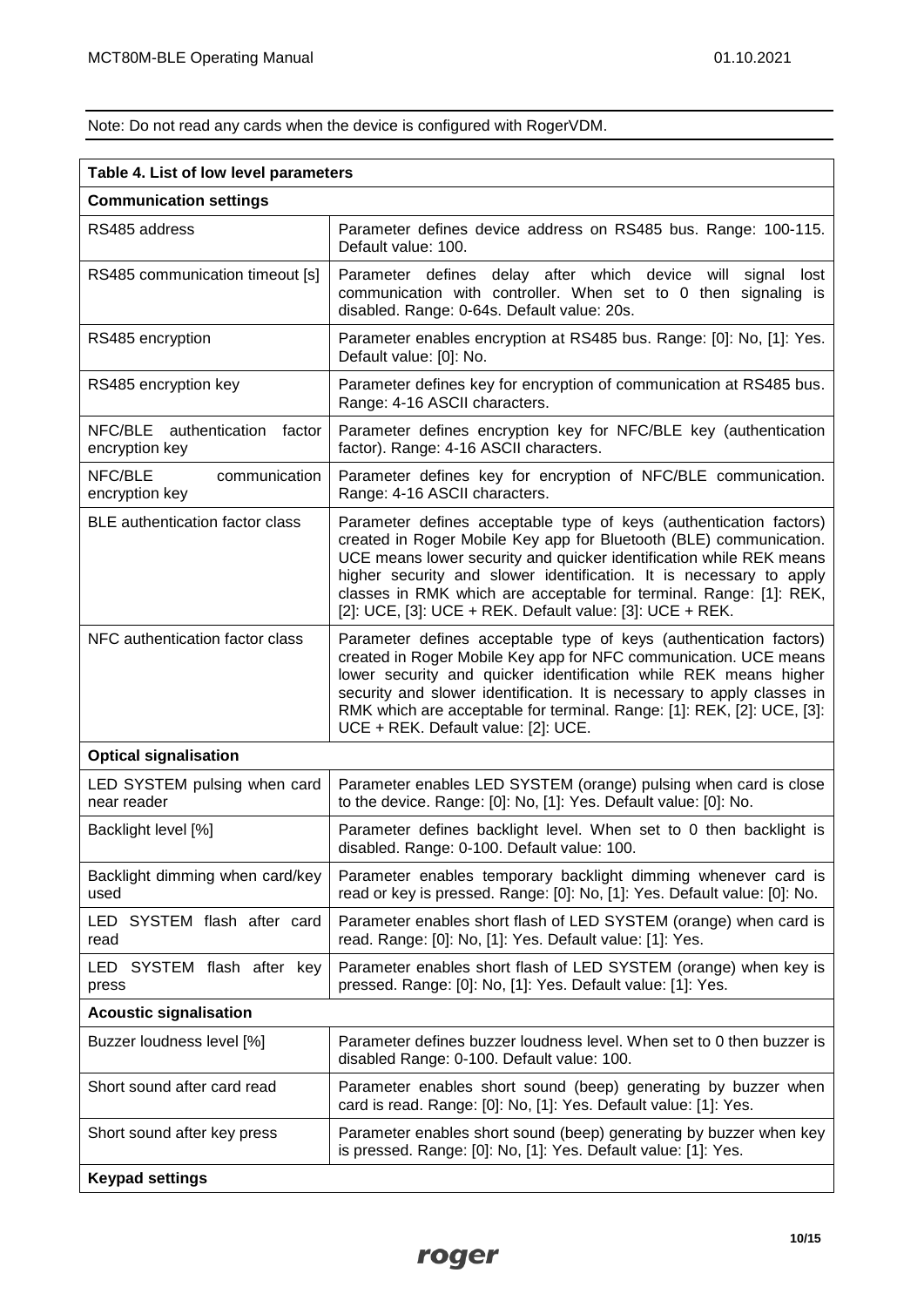| Keypad activated                                              | Parameter enables deactivation of keypad. Range: [0]: No, [1]: Yes.<br>Default value: [1]: Yes.                                                                                                                                                                                                                                     |  |
|---------------------------------------------------------------|-------------------------------------------------------------------------------------------------------------------------------------------------------------------------------------------------------------------------------------------------------------------------------------------------------------------------------------|--|
| [F1] and [F2] key press options                               | Parameter defines key press type for [Door Bell] and [Light] function<br>keys. Range: [1]: Short press only, [2]: Long press only, [3]: Short and<br>long press. Default value: [1]: Short press only.                                                                                                                              |  |
| <b>Advanced settings</b>                                      |                                                                                                                                                                                                                                                                                                                                     |  |
| AF type                                                       | Parameter defines authentication factor type returned by terminal.<br>Default value: [0010]: Number 40bits.                                                                                                                                                                                                                         |  |
| Long card read time [s]                                       | Parameter defines long card read time. When set to 0 then long read<br>is disabled. Range: 0-64. Default value: 0.                                                                                                                                                                                                                  |  |
| Long key press time [s]                                       | Parameter defines long press time for such key types as [*], [#] and<br>[F1] - [F4]. When set to 0 then long press is disabled. Range: 0-64.<br>Default value: 2.                                                                                                                                                                   |  |
| <b>BLE</b> activated                                          | Parameter enables deactivation of Bluetooth transmission. Range: [0]:<br>No, [1]: Yes. Default value: [1]: Yes.                                                                                                                                                                                                                     |  |
| BLE session timeout [s]                                       | Parameter defines maximal time for establishing connection between<br>mobile device and terminal in Bluetooth technology. When timeout<br>elapses the session is interrupted by terminal so mobile device could<br>attempt to establish connection again. When set to 0 then timeout is<br>disabled. Range: 0-10. Default value: 3. |  |
| BLE broadcasting power [dBm]                                  | Parameter defines power of broadcasting radio signal for Bluetooth<br>communication. Range: [1]: -18, [2]: -12, [3]: -6, [4]: -3, [5]: -2, [6]: -1,<br>[7]: 0. Default value: [1]: -18.                                                                                                                                             |  |
| BLE transmission power [dBm]                                  | Parameter defines power of transmission radio signal for Bluetooth<br>communication. Range: [0]: Auto; [1]: -18, [2]: -12, [3]: -6, [4]: -3, [5]: -<br>2, [6]: -1, [7]: 0. Default value: [0]: Auto.                                                                                                                                |  |
| <b>Comments</b>                                               |                                                                                                                                                                                                                                                                                                                                     |  |
| DEV, KBD1, CDI1, IN1 (Tamper)                                 | Parameter defines any text or comment which corresponds to the<br>object. It is later displayed in VISO program.                                                                                                                                                                                                                    |  |
| Serial card number (CSN) settings                             |                                                                                                                                                                                                                                                                                                                                     |  |
| Serial number length (CSNL) [B]                               | Parameter defines the number of bytes from serial card number (CSN)<br>which will be used to generate returned card number (RCN). RCN is<br>the actual card number read by reader and it is created as sum of<br>serial card number (CSN) and programmable card number (PCN).                                                       |  |
| Programmable card number (PCN) settings for Mifare Ultralight |                                                                                                                                                                                                                                                                                                                                     |  |
| Sector type                                                   | Parameter defines sector type with programmable number (PCN). If<br>the option [0]:None is selected then card returned number (RCN) will<br>include only CSN and PCN will be discarded. Range: [0]: None, [1]:<br>SSN. Default value: [0]: None.                                                                                    |  |
| SSN first page number                                         | Parameter defines location of SSN in card memory. Range: 4-12.<br>Default value: 4.                                                                                                                                                                                                                                                 |  |
| Programmable card number (PCN) settings for Mifare Classic    |                                                                                                                                                                                                                                                                                                                                     |  |
| Sector type                                                   | Parameter defines sector type with programmable number (PCN). If<br>the option [0]:None is selected then card returned number (RCN) will<br>include only CSN and PCN will be discarded. Range: [0]: None, [1]:<br>SSN, [2]: MAD. Default value: [0]: None.                                                                          |  |
| Format                                                        | Parameter defines format of PCN. Range: [0]: BIN, [1]: ASCII HEX.<br>Default value: [0]: BIN.                                                                                                                                                                                                                                       |  |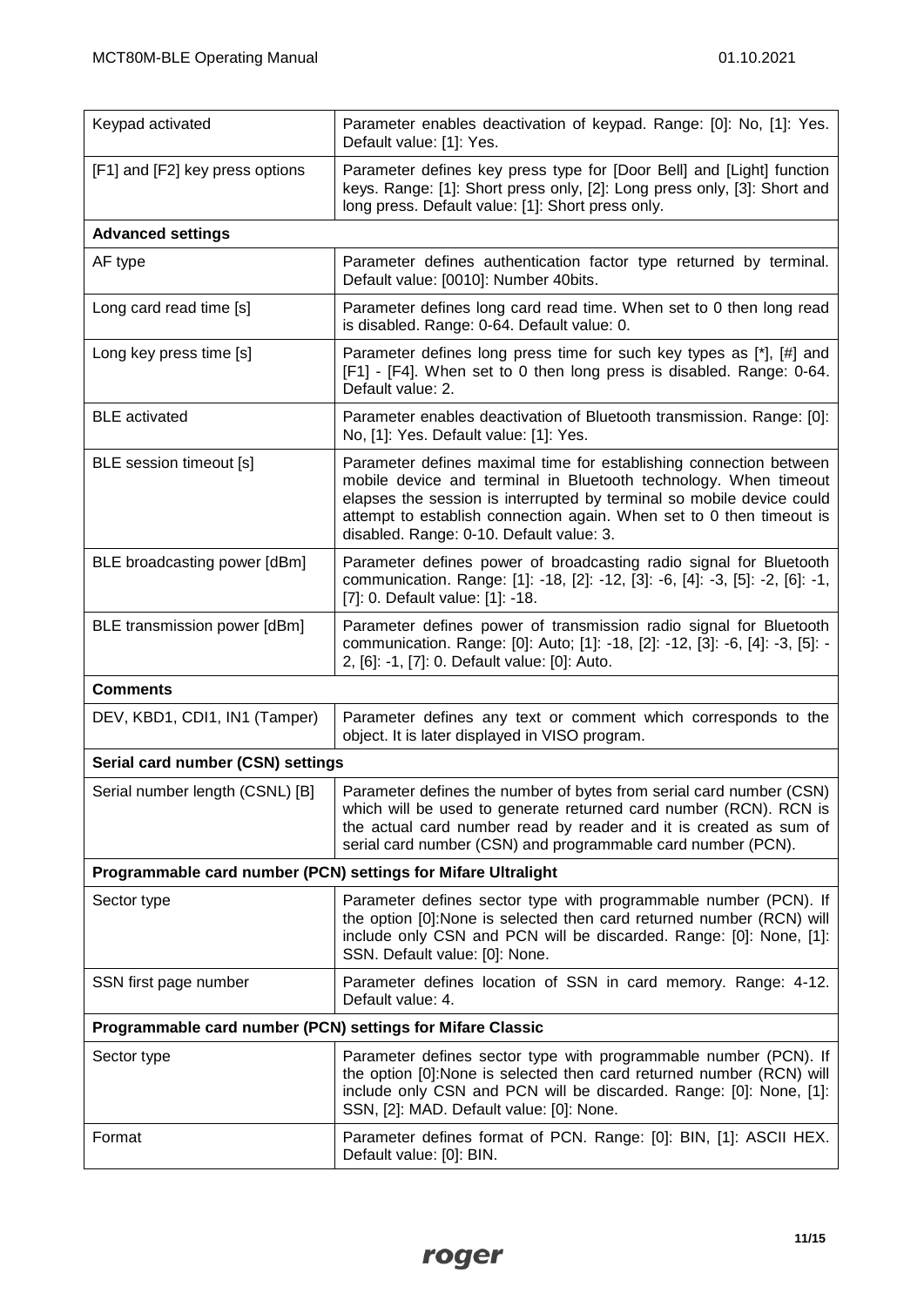| First byte position (FBP)                                  | Parameter defines the position of the first byte for PCN in data block<br>on card. Range: 0-15. Default value: 0.                                                                                                                                          |
|------------------------------------------------------------|------------------------------------------------------------------------------------------------------------------------------------------------------------------------------------------------------------------------------------------------------------|
| Last byte position (LBP)                                   | Parameter defines the position of the last byte for PCN in data block<br>on card. Range: 0-15. Default value: 7.                                                                                                                                           |
| Sector ID                                                  | Parameter defines sector number where PCN is stored. Range: 0-39.<br>Default value: 1.                                                                                                                                                                     |
| Application ID (AID)                                       | Parameter defines application ID number (AID) which indicates sector<br>where PCN number is stored. Range: 0-9999. Default value: 5156.                                                                                                                    |
| <b>Block ID</b>                                            | Parameter defines block number where PCN is stored. Range: 0-2 to<br>for sectors 0-31 and 0-14 for sectors 32-39. Default value: 0.                                                                                                                        |
| Key type                                                   | Parameter defines key type used to access sector with PCN. Range:<br>[0]: A, [1]: B, [2]: Roger. Default value: [0]: A.                                                                                                                                    |
| Key                                                        | Parameter defines 6 bytes (12 HEX digits) key for accessing sector<br>where PCN is stored.                                                                                                                                                                 |
| Programmable card number (PCN) settings for Mifare Plus    |                                                                                                                                                                                                                                                            |
| Sector type                                                | Parameter defines sector type with programmable number (PCN). If<br>the option [0]:None is selected then card returned number (RCN) will<br>include only CSN and PCN will be discarded. Range: [0]: None, [1]:<br>SSN, [2]: MAD. Default value: [0]: None. |
| Format                                                     | Parameter defines format of PCN. Range: [0]: BIN, [1]: ASCII HEX.<br>Default value: [0]: BIN.                                                                                                                                                              |
| First byte position (FBP)                                  | Parameter defines the position of the first byte for PCN in data block<br>on card. Range: 0-15. Default value: 0.                                                                                                                                          |
| Last byte position (LBP)                                   | Parameter defines the position of the last byte for PCN in data block<br>on card. Range: 0-15. Default value: 7.                                                                                                                                           |
| Sector ID                                                  | Parameter defines sector number where PCN is stored. Range: 0-39.<br>Default value: 1.                                                                                                                                                                     |
| Application ID (AID)                                       | Parameter defines application ID number (AID) which indicates sector<br>where PCN number is stored. Range: 0-9999. Default value: 5156.                                                                                                                    |
| <b>Block ID</b>                                            | Parameter defines block number where PCN is stored. Range: 0-2 to<br>for sectors 0-31 and 0-14 for sectors 32-39. Default value: 0.                                                                                                                        |
| Key type                                                   | Parameter defines key type used to access sector with PCN. Range:<br>[0]: A, [1]: B. Default value: [0]: A.                                                                                                                                                |
| Programmable card number (PCN) settings for Mifare Desfire |                                                                                                                                                                                                                                                            |
| Sector type                                                | Parameter defines sector type with programmable number (PCN). If<br>the option [0]:None is selected then card returned number (RCN) will<br>include only CSN and PCN will be discarded. Range: [0]: None, [1]:<br>Desfire file. Default value: [0]: None.  |
| Format                                                     | Parameter defines format of PCN. Range: [0]: BIN, [1]: ASCII HEX.<br>Default value: [0]: BIN.                                                                                                                                                              |
| First byte position (FBP)                                  | Parameter defines the position of the first byte for PCN in data block<br>on card. Range: 0-15. Default value: 0.                                                                                                                                          |
| Last byte position (LBP)                                   | Parameter defines the position of the last byte for PCN in data block<br>on card. Range: 0-15. Default value: 7.                                                                                                                                           |
| Application ID (AID)                                       | Parameter defines application ID number (AID) which indicates sector<br>where PCN number is stored. Range: 0-9999. Default value: F51560.                                                                                                                  |
| File ID (FID)                                              | Parameter defines file identifier in AID. Range: 0-32 for Desfire EV1                                                                                                                                                                                      |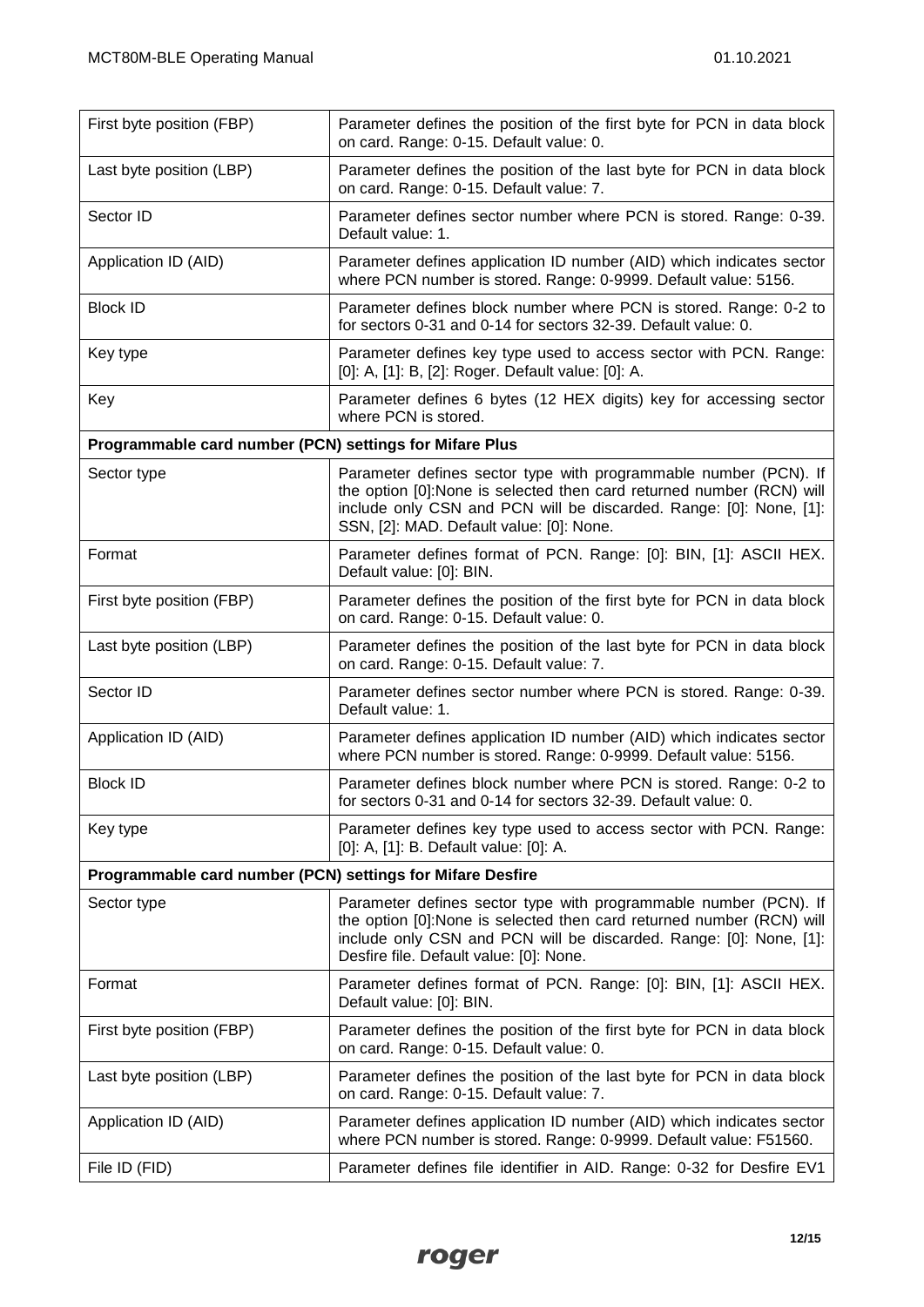|                                | and 0-16 for Desfire EV0. Default value: 0.                                                                                                                                               |
|--------------------------------|-------------------------------------------------------------------------------------------------------------------------------------------------------------------------------------------|
| Communication protection level | Parameter defines encryption method for communication between<br>card and reader. Range: [0]: Plain, [1]: Data authentication by MAC,<br>[2]: Full encryption. Default value: [0]: Plain. |
| Key number                     | Parameter defines application key number used for file read. Range:<br>0-13. Default value: 0.                                                                                            |
| Key type                       | Parameter defines encryption key type for Desfire file. Range: [0]:<br>TDES Native, [1]: TDES Standard, [2]: 3-KTDES, [3]: AES128. Default<br>value: [0]: TDES Native.                    |
| Key                            | Parameter defines access key for Desfire file with PCN. 3-KTDES key<br>is 24 bytes (48 HEX digits), TDES and AES keys are 16 bytes (32<br>HEX digits).                                    |

### **Manual addressing**

Manual addressing procedure enables configuration of new RS485 address with all other settings unchanged.

Manual addressing procedure (firmware 1.0.6.193 or newer):

- 1. Remove all connections from A and B lines.
- 2. Remove jumper from MEM contacts (fig. 5) if it is placed there.
- 3. Restart the device (switch power supply off and on) and orange LED SYSTEM will pulsate. Then within 5 seconds place jumper on MEM contacts.
- 4. Enter 3 digits of RS485 address in range of 100-115 with any MIFARE card.
- 5. Leave jumper on MEM contacts to enable further configuration of device from VISO v2 software or remove jumper from MEM contacts to block such remote configuration.
- 6. Restart the device.

Manual addressing procedure (firmware older than 1.0.6.193):

1. Remove all connections from A and B lines.

- 2. Place jumper on MEM contacts (fig. 5).
- 3. Restart the device (switch power supply off and on) and orange LED SYSTEM will pulsate.
- 4. Enter 3 digits of RS485 address in range of 100-115 with any MIFARE card.
- 5. Remove jumper from MEM contacts and restart the device.

Readers without keypad can be addressed with multiple card readings where the N number of readings emulates digit of the address. Three series of readings with any MIFARE proximity card are necessary to set the address. After each series wait for two beeps and proceed with the next digit. Zero digit is emulated with 10 readings.

#### Example:

Programming of ID=101 address with card readings:

- 1. Read card 1 time and wait for two beeps.
- 2. Read card 10 times and wait for two beeps.
- 3. Read card 1 time and wait for two beeps.
- 4. Wait till reader is restarted with the new address.

#### **Memory reset**

Memory reset procedure resets all settings to factory default ones including ID=100 address.

Memory reset procedure (firmware 1.0.6.193 or newer):

- 1. Remove all connections from A and B lines.
- 2. Remove jumper from MEM contacts (fig. 5) if it is placed there.
- 3. Restart the device (switch power supply off and on) and orange LED SYSTEM will pulsate. Then within 5 seconds place jumper on MEM contacts.
- 4. Read any MIFARE card 11 times.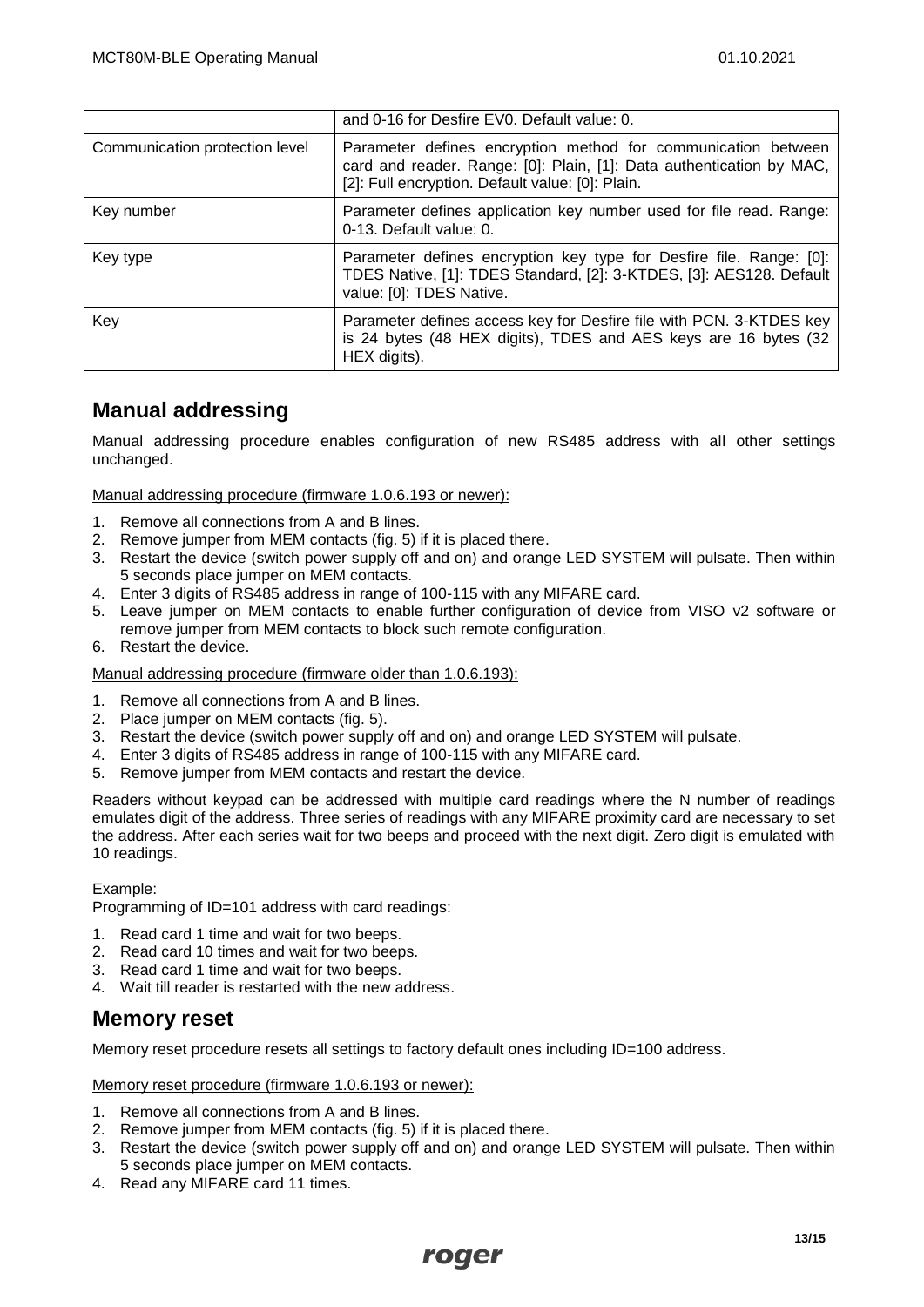- 5. Wait till device confirms reset with long acoustic signal.
- 6. Leave jumper on MEM contacts to enable further configuration of device from VISO software and disconnect device from RUD-1 interface.
- 7. Restart the device.

Memory reset procedure (firmware older than 1.0.6.193):

- 1. Remove all connections from A and B lines.
- 2. Place jumper on MEM contacts (fig. 5).
- 3. Restart the device (switch power supply off and on) and orange LED SYSTEM will pulsate.
- 4. Read any MIFARE card 11 times.
- 5. Wait till device confirms reset with long acoustic signal.
- 6. Remove jumper from MEM contacts and restart the device.

### **High level configuration (VISO)**

The purpose of high level configuration is to define logical functioning of the terminal which communicates with the MC16 access controller and it depends on applied scenario of operation. The example of access control system configuration is given in AN006 application note which is available at [www.roger.pl.](http://www.roger.pl/)

# **5. FIRMWARE UPDATE**

The firmware of device can be changed to newer or older version. The update requires connection to computer with RUD-1 interface and starting RogerVDM software. The latest firmware file is available at [www.roger.pl.](http://www.roger.pl/)

Note: Backup configuration with RogerVDM software before firmware update because the update will restore factory default settings.

Firmware update procedure:

- 1. Connect the device to RUD-1 interface (fig. 8) and connect the RUD-1 to computer's USB port.
- 2. Place jumper on MEM contacts (fig. 5).<br>3. Restart the device (switch power supply
- 3. Restart the device (switch power supply off and on).<br>4. Start RogerVDM program and in the top menu selec
- 4. Start RogerVDM program and in the top menu select *Tools* and then *Update firmware*.
- 5. In the opened window select device type, serial port with RUD-1 interface and path to firmware file (\*.frg).
- 6. Click *Update* to start firmware upload with progress bar in the bottom.
- 7. When the update is finished, disconnect from RUD-1 interface and remove jumper from MEM contacts. Additionally it is recommended to start memory reset procedure.

# **6. SPECIFICATION**

| <b>Table 5. Specification</b>                    |                                                                                                                                                               |  |
|--------------------------------------------------|---------------------------------------------------------------------------------------------------------------------------------------------------------------|--|
| Supply voltage                                   | Nominal 12VDC, min./max. range 10-15VDC                                                                                                                       |  |
| consumption<br>Current<br>(average)              | $~5$ 70 mA                                                                                                                                                    |  |
| Tamper protection                                | Enclosure opening reported to access controller                                                                                                               |  |
| Identification methods                           | 13.56MHz MIFARE Ultralight, Classic, Plus and Desfire proximity cards                                                                                         |  |
|                                                  | Mobile devices (Android, iOS) with NFC                                                                                                                        |  |
|                                                  | Mobile devices (Android, iOS) with BLE (Bluetooth Low Energy) v4.1                                                                                            |  |
| Reading range                                    | Up to 7 cm for MIFARE cards and NFC                                                                                                                           |  |
|                                                  | Up to 10 m for $BLE -$ depends on ambient conditions and particular mobile<br>device. Terminal's radio power can be increased within low level configuration. |  |
| <b>Distance</b>                                  | 1200 m maximal cable length for RS485 bus between controller and terminal                                                                                     |  |
| IP Code                                          | IP65                                                                                                                                                          |  |
| Environmental<br>class<br>EN<br>(according<br>to | Class IV, outdoor general conditions, temperature: -25 $^{\circ}$ C to +60 $^{\circ}$ C, relative<br>humidity: 10 to 95% (no condensation)                    |  |

# roger